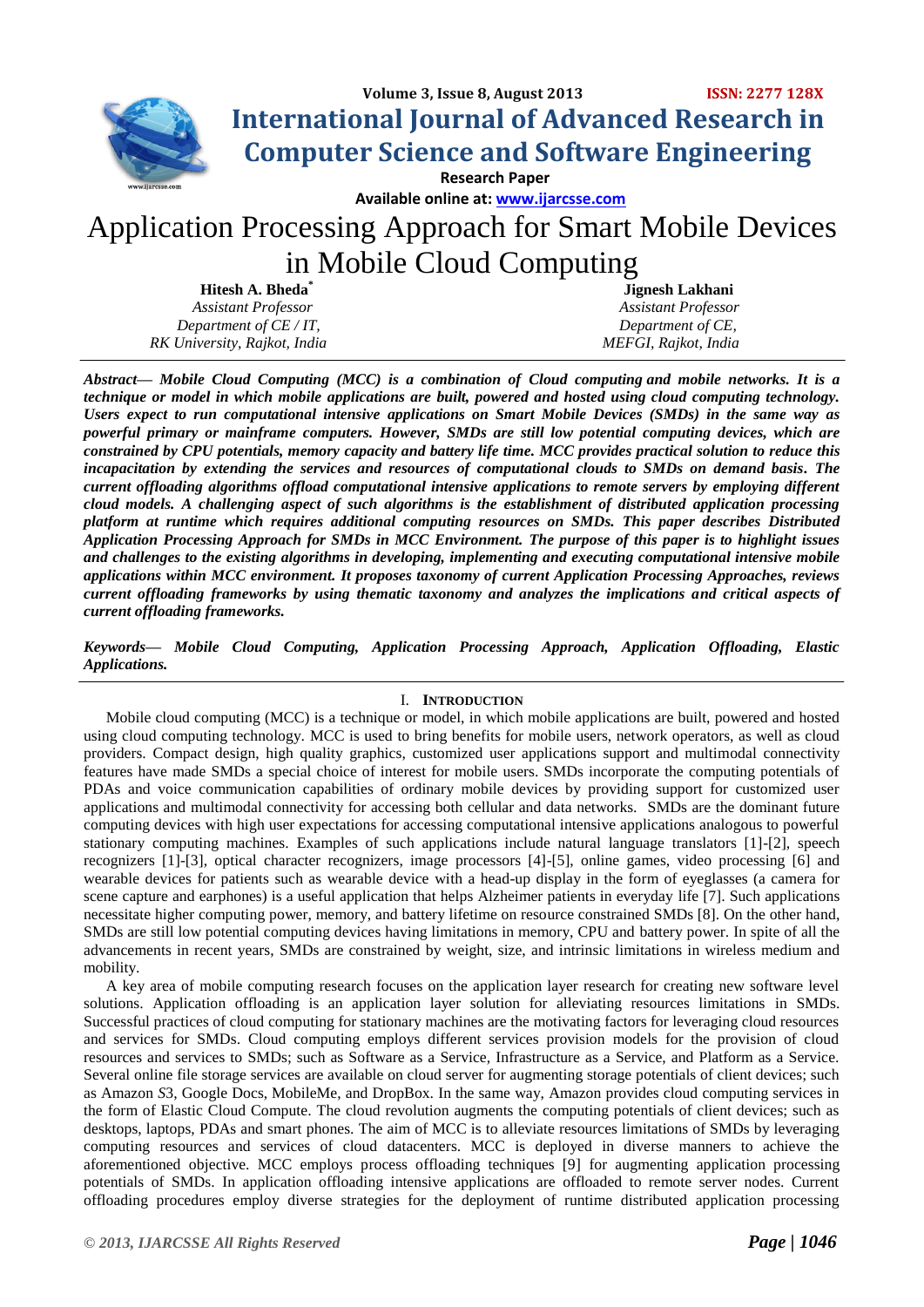platform on SMDs. This paper is organized as follows: Section II describes the overview for Cloud Computing and Mobile Cloud Computing and its needs as well Smart Mobile Devices augmentation through Computational cloud. Section III consider Application Processing Approaches for Smart Mobile Devices. Section IV includes various Challenges and issues for Distributed Application Deployment. At last, section V conclude the paper and provides future directions.

#### II. **OVERVIEW**

The term "Mobile Cloud Computing" was introduced no longer after the introduction of "Cloud Computing". It has been a major attraction as it offers reduced development and running cost. This section provides an introduction and definition of Cloud Computing and Mobile Computing and its architecture.

### *A. Cloud Computing*

Your Computing is virtualized compute power and torage delivered via platform-agnostic infrastructures of abstracted hardware and software accessed over the Internet. These shared, on-demand IT resources, are created and disposed of efficiently, are dynamically scalable through a variety of programmatic interfaces and are billed variably based on measurable usage. In Cloud computing, services can be used from assorted and pervasive resources, rather than remote servers or local machines. Generally it consists of a bunch of distributed servers known as masters, providing demanded services and resources to different clients known as clients in a network with scalability and reliability of datacenter. The distributed computers provide on-demand services. Cloud Computing provides its extensive shareable resources on utility or meteoroid based structure. Cloud computing is a style of computing where extremely scalable IT-related capabilities are provided "as a service" across the internet to numerous external customers [10]. This term effectively reflects the different facets of the Cloud Computing paradigm which can be found at different infrastructure levels. Fig. 1 represents Cloud Service Models based on value visibility to End users, namely IaaS (Infrastructure as a Service), PaaS (Platform as a Service) and SaaS (Software as a Service).



Fig 1. Cloud Computing Service Model

# *B. Mobile Cloud Computing*

The term "Mobile Cloud Computing" was introduced no longer after the introduction of "Cloud Computing". It has been a major attraction as it offers reduced development and running cost. Definitions of Mobile Cloud Computing can be classified into two classes; first one refers to carrying out data storages and processing outside the mobile device i.e on cloud [11]. Here mobile devices simply acts as a terminal, only intended to provide an easy convenient way of accessing service in cloud. The benefit of this is that the main obstacle of mobile low storage and processing power are avoided and level of security is provided via acute security applications.

The second definition refers to computing where data storage and computing are carried out on mobile device.Using mobile hardware for cloud computing has advantages over using traditional hardware. These advantages include computational access to multimedia and sensor data without the need for large network transfers, more efficient access to data stored on other mobile devices, and distributed ownership and maintenance of hardware. Using these definition one can clarify the differences between mobile computing and cloud computing. Cloud computing aims at providing service without the knowledge of end user of where these services are hosted or how they are delivered. Whereas Mobile computing aims to provide mobility so, that users can access resources through wireless technology from anywhere.

Mobile cloud computing is the latest practical computing paradigm that extends utility computing vision of computational clouds to resources constrained SMDs. Aepona [12] defines MCC as a new distributed computing paradigm for mobile applications whereby the storage and the data processing are migrated from the SMD to resources rich and powerful centralized computing data centers in computational clouds. The centralized applications, services and resources are accessed over the wireless network technologies based on web browser on the SMDs. Successful practices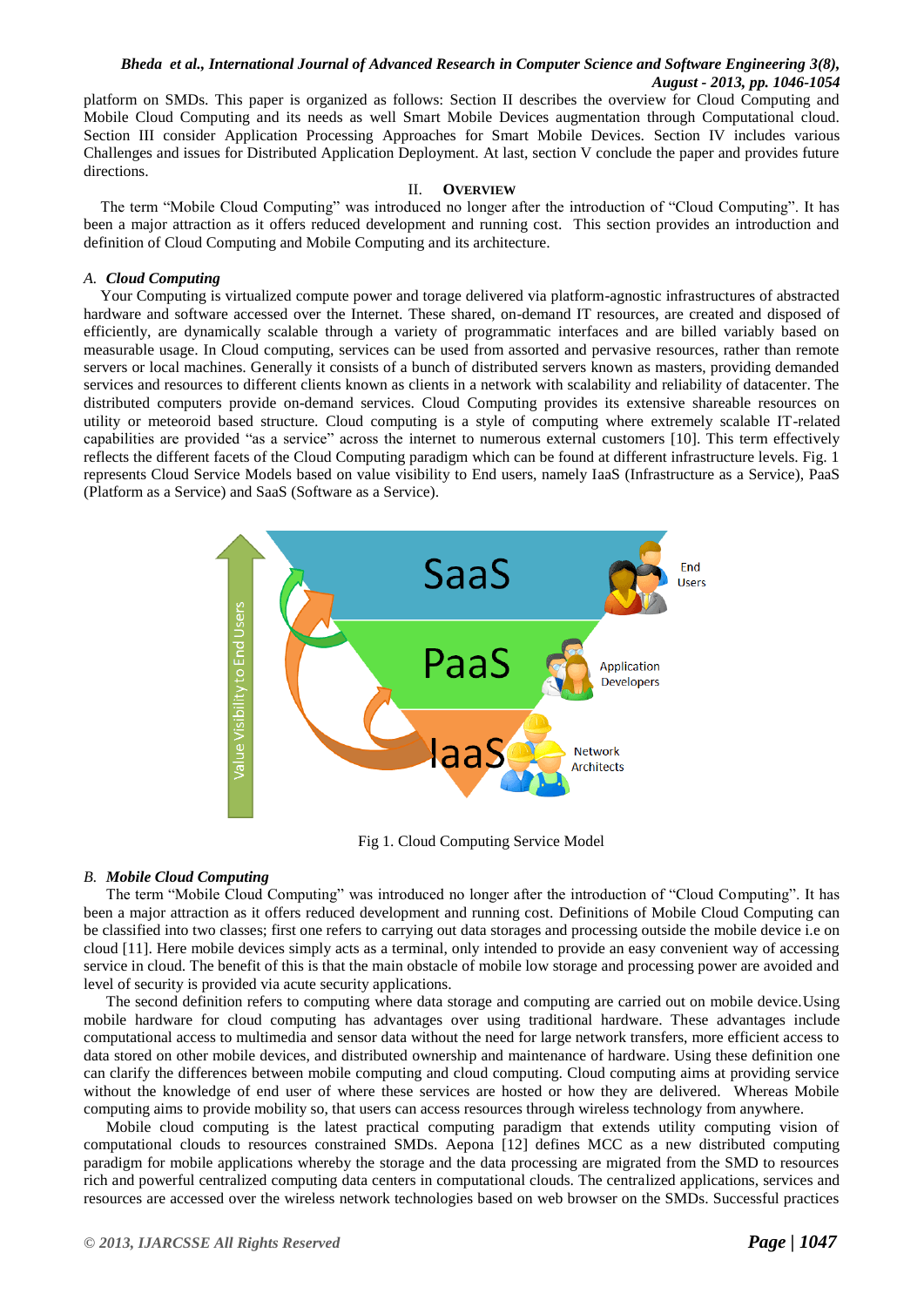of accessing computational clouds on demand for stationary computers motivate for leveraging cloud services and resources for SMDs. MCC has been attracting the attentions of businesspersons as a profitable business option that reduces the development and execution cost of mobile applications and mobile users are enabled to acquire new technology conveniently on demand basis. MCC enables to achieve rich experience of a variety of cloud services for SMD at low cost on the move. [13]- [14]. MCC prolongs diverse services models of computational clouds for mitigating computing resources (battery, CPU, memory) limitations in SMDs. The objective of MCC is to augment computing potentials of SMDs by employing resources and services of computational clouds. MCC focuses on alleviating resources limitations in SMDs by employing different augmentation strategies; such as screen augmentation, energy augmentation, storage augmentation and application processing augmentation of SMD. In [15], we study mobile augmentation techniques and devise a taxonomy including three main approaches, namely high-end resource production, native resource conservation, and resource requirement reduction. We analyze a number of approaches and argue that MCC lessens need to high-end hardware, reduces ownership and maintenance cost, and alleviates data safety and user privacy.

MCC utilizes cloud storage services for providing online storage and cloud processing services for augmenting processing capabilities of SMDs. Processing capabilities of SMDs are augmented by outsourcing computational intensive components of the mobile applications to cloud datacenters. The following section discusses the concept of augmenting smartphones through computational clouds.

### *C. Augmenting Smartphones through Computational Clouds*

MCC implements a number of augmentation procedures for leveraging resources and services of cloud datacenters. Examples of the augmentations strategies include; screen augmentation, energy augmentation, storage augmentation and application processing augmentation of SMD [15]. In MCC, two categories of the cloud services are of special interest to research community; cloud contents and computing power. Cloud contents are provided in the form of centralized storage centers or sharing online contents such as live video streams from other mobile devices. A number of online file storage services are available on cloud server which augments the storage potentials by providing off-device storage services. Examples of the cloud storage services include Amazon S3 and DropBox. Mobile users outsource data storage by maintaining data storage on cloud server nodes. However, ensuring the consistency of data on the cloud server nodes and mobile devices is still a challenging research perspective.



Fig 2. Mobile Cloud Computing Model

SmartBox [16] is an online file storage and management model which provides a constructive approach for online cloud based storage and access management system. Similarly, the computing power of the cloud datacenters is utilized by outsourcing computational load to cloud server nodes. The mechanism of outsourcing computational task to remote server is called process offloading or cyber foraging. Smart mobile devices implement process offloading to utilize the computing power of the cloud. The term cyber foraging is introduced by Satyanarayanan [17] to augment the computing potentials of wireless mobile devices by exploiting available stationary computers in the local environment. The mechanism of outsourcing computational load to remote surrogates in the close proximity is called cyber foraging [18]. Researchers extend process offloading algorithms for Pervasive Computing [19], Grid Computing [20] and Cluster Computing [21]. In recent years, a number of cloud server based application offloading frameworks are introduced for outsourcing computational intensive components of the mobile applications partially or entirely to cloud datacenters. Mobile applications which are attributed with the features of runtime partitioning are called elastic mobile applications. Elastic applications are partitioned at runtime for the establishment of distributed processing platform.

#### III. **APPLICATION PROCESSING APPROACH FOR SMART MOBILE DEVICES**

The current approaches for SMDs employ a number of strategies for the establishment of runtime distributed application execution platform. This section provides thematic taxonomy for current approaches and reviews the traditional approaches on the basis of framework nature attributes of the taxonomy. Further, it investigates the advantages and critical aspects of current approaches for SMDs.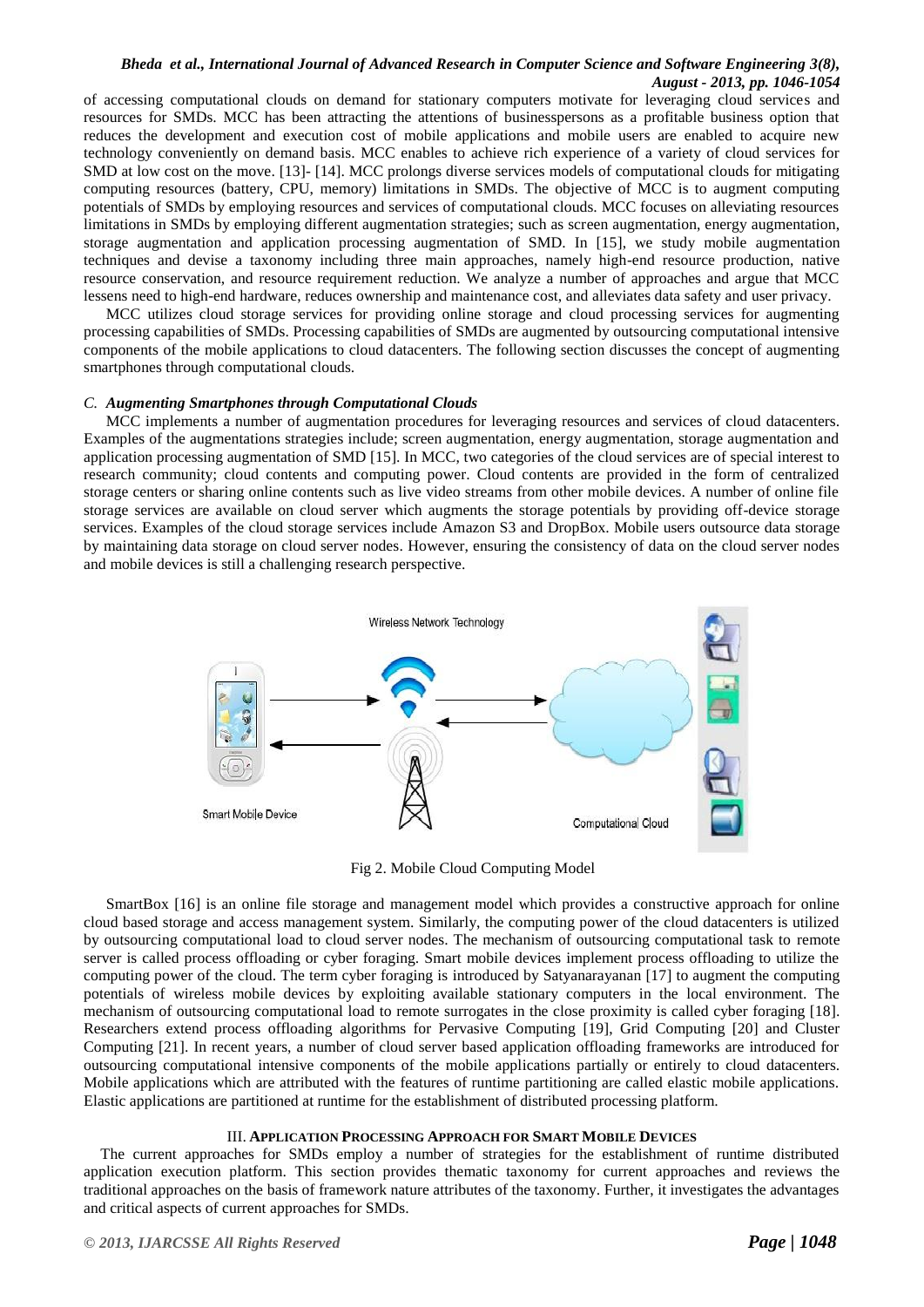

Fig 3. Application Processing Framework

A classification of application offloading frameworks by using their attributes is shown in Fig. 3. This section analyzes current application offloading frameworks and investigates the implications and critical aspects of current approaches.

*1. VM Migration Based Application Offloading:* In [18] cyber foraging framework is employed to utilize computation resources of computing devices (stationary or mobile) in close proximity of SMD. The framework implements client/server architecture. Mobile devices request for process offloading and surrogate server provides the services on demand. The framework supports configuration of multiple surrogate servers simultaneously and employs virtual machine technology for remote application processing. A single surrogate server is capable to run a configurable number of independent virtual servers with isolation, elasticity, resource control and simple cleanup mechanism. Each offloaded application executes on isolated virtual server. The framework ensures secure communication by deploying cryptographic measures for communication between SMD and surrogate server. The framework includes the benefits of low latency, local accessibility of remote surrogates and fewer concerns of security and privacy. The critical aspects of such approach is the deployment of template based virtualization approach which is a highly time consuming and resources starving mechanism for VM deployment [22]. The framework requires the annotation of individual components of the application as local or remote which is an additional effort for application developers. Further, surrogate based cyber foraging is restricted to the availability of services and resources on local servers.

VM based cloudlets framework [7] differs from cyber foraging [18] by migrating image of the running application to the explicitly designated remote server. A cloudlet is a trusted resource rich computer or cluster of computers that is connected to internet and is accessible for SMDs. Mobile device serve as a thin client providing only user interface whereas actual application processing is performed on the cloudlet in distributed environment. The proposed framework is based upon transient customization of cloudlet infrastructure using hardware VM technology in which VM encapsulates and detaches the temporary guest software environment from the cloudlet infrastructures permanent host software environment. The framework employs variant procedures for VM migration. The critical aspects are that the framework requires additional hardware level support for the implementation of VM technology and is based on cloning mobile device application processing environment to remote host which involves the issues of VM deployment and management on SMD, privacy and access control in migrating the entire execution environment and security threats in the transmission of VM.

Clone cloud based framework [6] is a significant approach for offloading application of diverse nature in different manners. Clone cloud differs from other approaches [7], [18] by employing three different offloading algorithms for different types of applications. However, the attribute of offloading image of the running states of the application to remote server resembles to the VM based Cloudlet [7] approach. The framework reduces the dynamic transmission overhead of application code by deploying a simple approach for synchronization. Clone cloud employs Primary functionality outsourcing by offloading computational intensive tasks to remote host whereas simple tasks such as user interfaces are executed on mobile devices. Examples of the applications include speech recognition, image processing and video indexing. Background augmentation is implemented for applications demanding no user interaction. Background augmentation offloads the entire application to remote host and communicates results from background process to the mobile device. Examples of the applications include; antivirus and file indexing for faster search. Mainline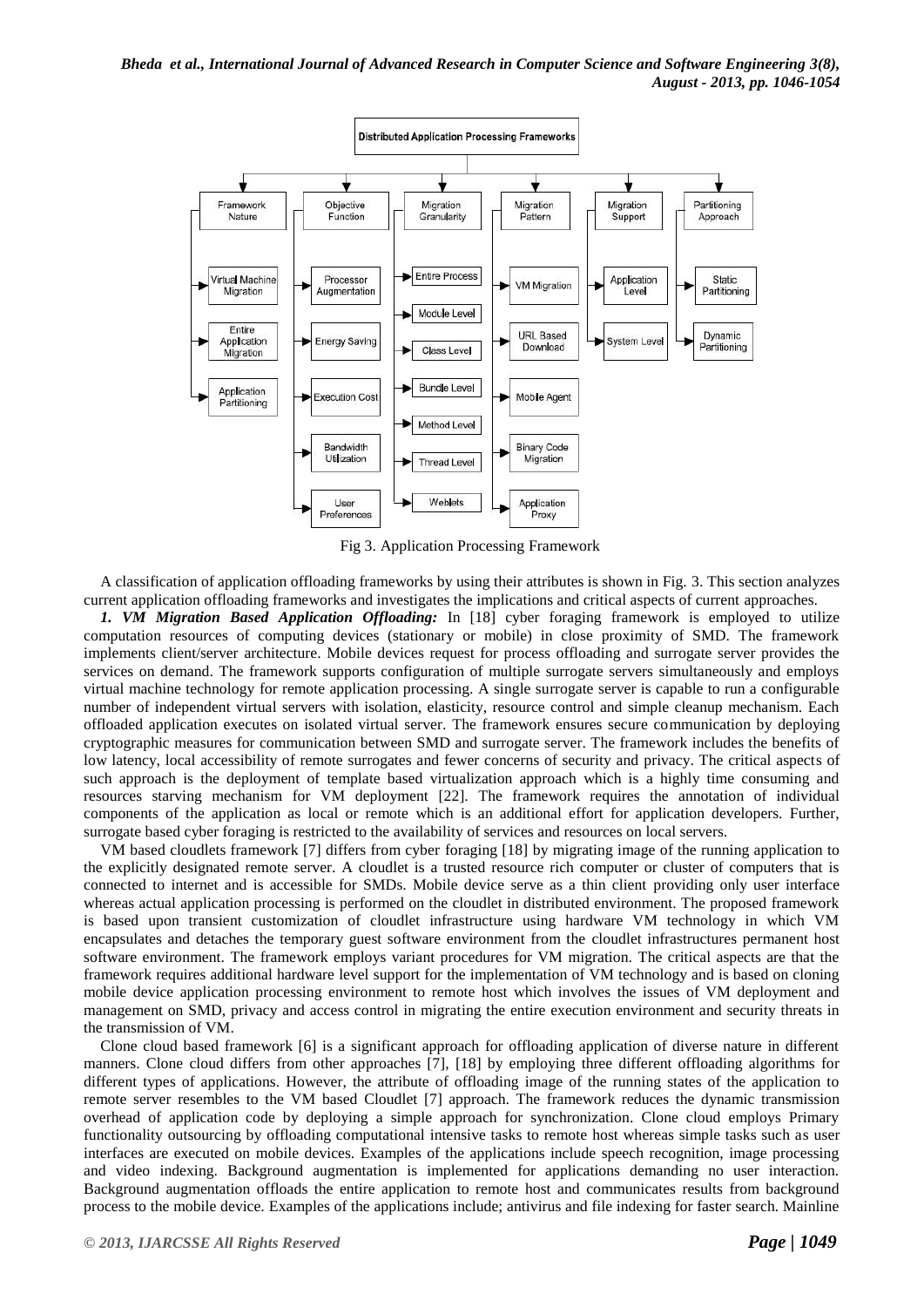augmentation policy is deployed for applications having mixed nature; having some computational intensive computational load and need to interact with other parts of the applications such as debugging applications. Clone cloud [6] is a significant framework for offloaded processing which includes a simple approach for synchronization between SMD and remote server. The critical aspect of the Clone cloud is the migration of execution environment to remote server which involves the issues of security, privacy, access control, VM deployment and management on SMD. The deployment of variant strategies for application migration on the basis of application nature results in enlarged overhead on mobile devices. Clone cloud deploys a single thread approach which increases jitter in the execution time of the application components.

The elastic CloneCloud [23] extends the concept of local Clone cloud [6] to remote cloud datacenters. The framework is based on partitioning of the application on thread basis. Partitioning and integration of the application occurs at application level. The running states of the outsourcing components of the mobile application are encapsulated in VM instance and VM migration is employed for partition migration to cloud node. The framework is implemented at application level and centralized monitoring mechanism is used for the establishment and management of distributed application execution platform. CloneCloud [23] is a productive approach for extending the concept of VM based offloading from local distributed platform to centralized cloud servers. Offload processing is monitored through a centralized mechanism. The framework reflects on execution time and energy consumption at mobile device for cost metrics. CloneCloud implements a complicated architecture on SMD for the establishment and management of distributed platform. The framework is based on VM instance migration to the cloud node which involves the concerns of secure communication of running application states encapsulated in VM and privacy and access on remote server node. A major limitation of the architecture is that a single thread is migrated to the cloud at a time which reduces concurrency of the execution of application components. Virtualized execution environment for mobile applications [24] is a VM migration based framework for application offloading. The framework utilizes application level process migration and employs android platform for distributed application deployment. A running application is encapsulated in VM on SMD and VM is migrated to remote cloud computing environment. Cloud server creates fresh VM instance, and the offloaded application VM is cloned into the newly created VM instance on server. A synchronization mechanism is provided between SMD and cloud server. A middleware is placed between mobile device OS and hardware to support runtime workload migration and to better utilize the heterogeneous resources of mobile device and cloud servers. The framework deploys pause and resume scheme of the android platform for state transfer. The framework employs application level process migration strategy for offload processing and employs hardware base trusted platform module. The framework provides mechanism for storing encryption keys and performs cryptographic operations on sensitive data. The critical aspects are that the framework requires heavy and traffic intensive synchronization mechanism for ensuring consistency between SMD and cloud server. The framework entails a separate program called agent to be installed on SMD and cloud server which results in additional overhead on mobile device.

**2.** *Application Partitioning Based Application Offloading:* Partitioning of the mobile application at runtime is a prominent approach for outsourcing the intensive components of mobile applications. Elastic mobile applications are capable to be partitioned at runtime for coping with the resources constraint on SMD. Elastic applications are partitioned either statically or dynamically at runtime. The following section classifies and reviews existing approaches on the basis of static or dynamic *offloading.*

*Static Partitioning Based Application Offloading***:** In static application partitioning the application is partitioned in fixed number of partitions either at compile time or runtime. The computational intensive partitions of the applications are outsourced to remote servers for offload processing. Current approaches deploy a number of approaches for making the decision of partitions outsourcing. In the primary functionality offloading [7]; application is statically partitioned in two major partitions. Such applications involve two types of processing; user interface required on mobile device; and computational intensive parts of the application are offloaded to remote surrogates or cloud servers. In MISCO [25] the application is statically partitioned into two types of functions; map and reduce. Map function is applied on the set of input data and produces intermediary *ikey*, value<sub>*i*</sub> pairs; such pairs are grouped into a number of partitions. All pairs in the same partition are passed to a reduce function which produces the final results. Application developers are responsible for implementing the map and reduce functions and the system handles all the remaining mechanism. The worker nodes process map and reduce functions and results are returned to master server.

The implications of elastic application model are that the framework accomplishes application level partitioning and migration of applications. The framework employs a comprehensive cost model to dynamically adjust execution configurations and optimizes application performance in terms of a set of objectives and user preferences. The framework provides a security mechanism for the authentication and authorization of weblets migration and reintegration and provides support for synchronization between application on mobile device and weblets running on cloud node. The critical aspect is the establishment of runtime distributed platform for SMD which necessitates additional computing resources exploitation for the establishment and management of distribute platform. The framework deploys replication of the application both on the mobile device and application manager of the cloud server. The framework implements a sophisticated mechanism for the migration of weblets between SMD and remote cloud nodes. The framework imposes extensive overhead of application profiling, dynamic runtime partitioning, migration, reintegration, and rigorous synchronization on mobile devices for offload processing. Fig. 4 shows a generic flowchart for application partitioning based offloading frameworks. The profiling mechanism evaluates computing resources requirements of mobile application and the availability of resources on SMD.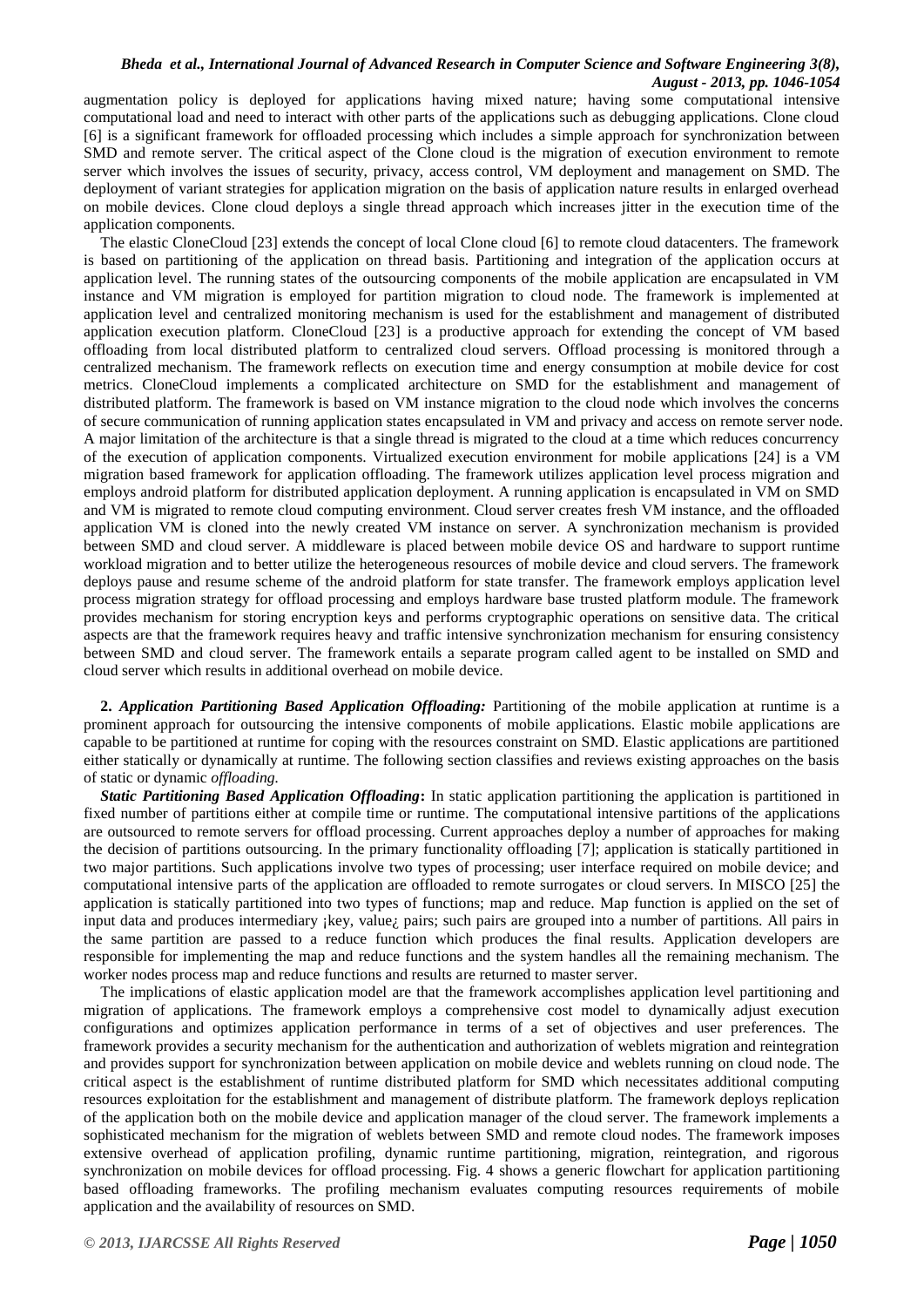

Fig 4. Partitioning Migration based Application Processing Approach

Profiling mechanism works differently in different frameworks. The critical situation indicates the unavailability of sufficient computing resources on SMD. Therefore, the computational intensive components of the application are separated at runtime. SMD negotiate with cloud servers for the selection of appropriate server node. At that moment partitions of the application are migrated to remote server node for remote processing. Upon successful execution of the remote components of the application, result is returned to main application running on SMD.

# IV. **CHALLENGES AND ISSUES FOR DISTRIBUTED APPLICATION DEPLOYMENT**

Issues indicate the unsolved problems in current approaches whereas challenges indicate the issues of research in distributed application processing for MCC that remain to be addressed. This section describes issues in current offloading frameworks and identifies challenges to the cloud based application processing of resources intensive mobile applications.

#### A. *Distributed Application Deployment*

In current approaches, resources intensive distributed platform is established at runtime. Mobile applications offloading frameworks are developed on the basis of standalone application architecture, whereas the processing of application is performed in the distributed fashion. As a result, current approaches establish a resources intensive and complex computing environment at runtime. Application offloading techniques are primarily based on either entire application/job migration or application partition migration to remote servers. The implementation of distributed architecture for virtual mobile cloud is hindered by the following obstructs. a) Local distributed processing models lack in the availability of centralized management; for that reason it is difficult to configure explicitly defined client and server components for the mobile applications. b) Virtual clouds necessitate special requirements for the establishment of distributed platform which is challenging to maintain for mobile devices which are participating in adhoc cloud. The special requirements include; SMDs remain in the close proximity, follow the same movement patterns, voluntariness for service and provision, implementation of specific service architecture. SMDs in the virtual cloud exploit additional computing resources for the configuration of distributed platform and management of distributed services provision to the requesting client devices. Further, shorter battery life time of SMDs is major challenge in virtual/adhoc distributed application processing models. Therefore, the ad-hoc and virtualized nature of local distributed platform is another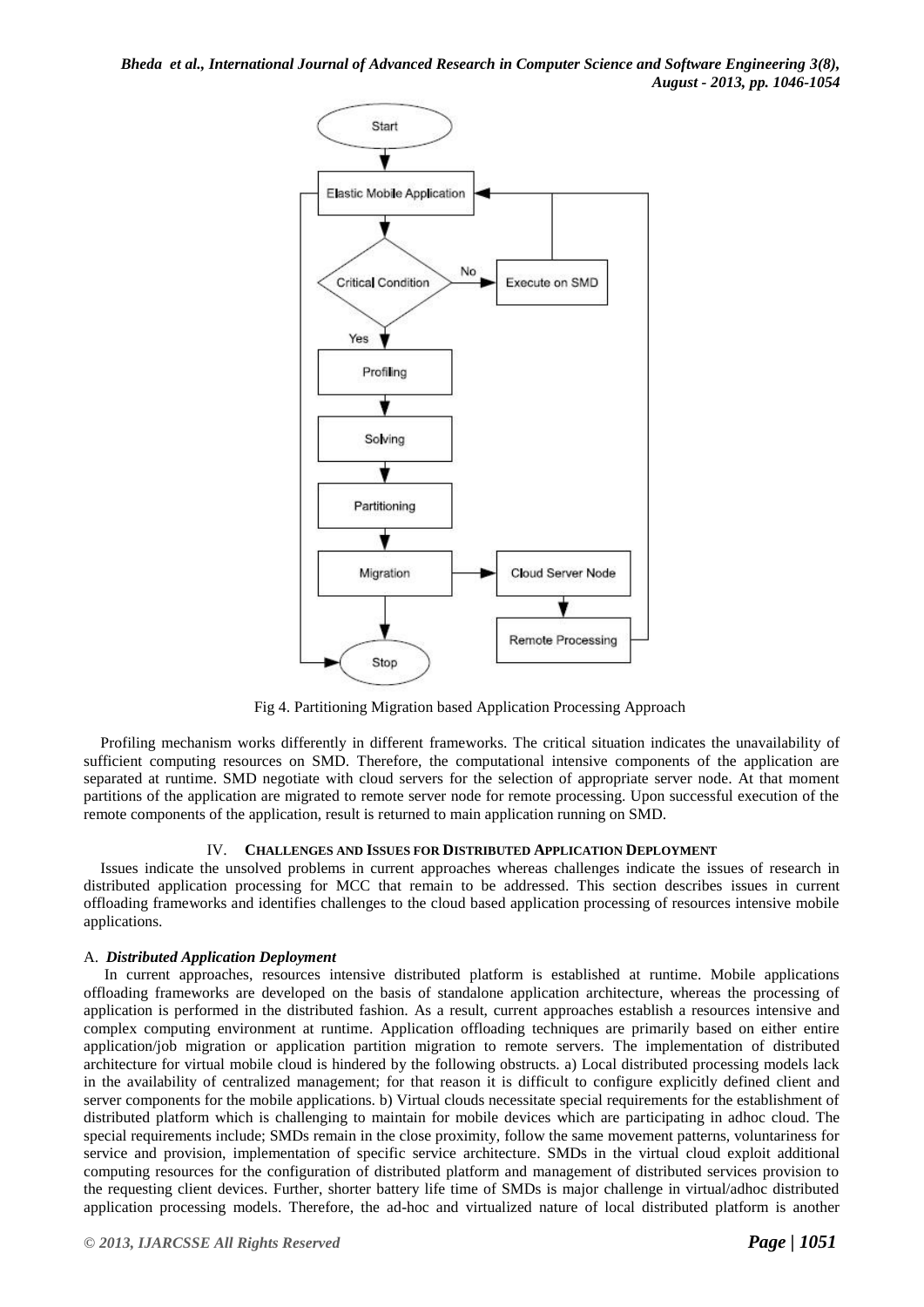obstacle in explicitly defining client and server components of the mobile application. However, the availability of centralized resources and services and centralized management mechanism in cloud datacenters are the motivating factors for incorporating distributed architecture for the intensive mobile applications. The implementation of client/server model can be a potential alternative for the traditional standalone intensive mobile applications for mobile cloud computing. On the other hand, traditional client/server model has the limitations of reliability of client application on server application. Applications are configured in such a manner so that client applications remain dependent on the server application. Whereas, the wireless access medium is the main inhibiting factor for implementing highly dependent client/server model for intensive mobile applications in MCC. Hence, it is challenging for distributed mobile application to incorporate the principles of distributed applications in such a manner so that mobile applications can operate in the situations of inaccessibility of cloud server nodes.

# *B. Seamless Connectivity and Consistent Distributed Platform*

Mobility is an important attribute of SMDs. Mobile users enjoy the freedom of computing and communication on move. However, a number of obstacles hinder the goals of seamless connectivity and consistency in the distributed platform of mobile applications; for example handoffs, traveling with high speed, diverse geographical locations and different environmental conditions. As a result, providing seamless connectivity and uninterrupted access to the centralized cloud datacenters in distributed application processing is a serious research issue for MCC. It is important that distributed application model provide versatile access to cloud resources and services on move with ubiquitous attributes and high degree of transparency. However, it is challenging to ensure the transparency of distributed environment. In particular to SMD, the issues and limitations in wireless medium hinder the transparency goals of distributed processing of mobile application. The seamless and transparent deployment of distributed platform for computational intensive applications is a challenging aspect for mobile cloud computing. It is mandatory for distributed model to mask the complexities of distributed environment from mobile user and give the notion as the entire application is being processed locally on SMD. Similarly, it is important to ensure successful execution of remote processing and returning results to SMD. Sustaining consistency of the offloaded components of the application with lightweight implementation procedures is a challenging aspect of existing approaches. Consistency is an issue for the components offloaded at runtime, the replicated applications using proxies [26], and transactions involving related updates to different objects. It is important that the distribution and replication of intensive mobile applications and data should be transparent to the mobile users and application running client device. Cloud based distributed processing of mobile application are required to fulfill Atomic, Concurrency, Isolation and Durability (ACID) properties of the distributed systems. It is challenging to provide location transparency, replica transparency, concurrency transparency, and failure transparency in cloud based application processing of mobile applications.

## *C. Homogenous and Optimal Distributed Platform*

Homogenous and optimal cloud based application processing is an important research perspective in mobile cloud computing. Heterogeneity of SMD architecture and operating platform is challenging for distributed application processing in MCC. Mobile device vendors employ different hardware architecture and operating system platforms for the specific mobile product. Traditional application offloading frameworks focus on the implementation of platform dependent procedures for outsourcing computational intensive loads. For example, Weblets and MAUI [26] are application offloading frameworks which are applicable for .Net framework, whereas virtualized execution framework [24] and mirror server are suitable frameworks for android platform. Therefore, homogenous access to cloud services are highly expected wherein SMD are enabled to access widespread computing services of computational clouds irrespective of the concerns about operating hardware architecture and operating system platform. A homogenous distributed application deployment solution for the heterogeneous available SMDs platforms is a challenging issue for MCC. It describes important metrics such as heterogeneity, under this tripod which are crucial for the success of cloud mobile applications. Similarly, the deployment of distributed application processing platform at runtime [18], [22], [26] is a resources intensive mechanism. It uses computing resources on SMDs for the evaluation of computing resources utilization on SMDs and partitioning of intensive mobile applications at runtime. Current, approaches necessitate continuous assessment of application execution requirements on SMD which is a resource intensive operation. Application Processing Framework employs runtime profiling and solving mechanism on SMDs periodically or casually to evaluate application processing requirements and the availability of computing resources on SMD [26]. The centralized distributed application deployment models require arbitration of SMD with centralized server for the selection of appropriate server node. As a result, computing resources (CPU, battery power) of SMD are exploited abundantly for the entire process of application profiling and solving. The deployment of distributed platform, management and operation of remote application processing in the optimal possible fashion is an important perspective of cloud based application processing. It is challenging to provide homogenous solution for heterogeneous devices, operating platforms and network technologies with minimum possible resources utilization on the SMDs.

# *D. Security and Privacy in Cloud Based Application Processing*

Privacy in the distributed platform and security of data transmission between mobile device and cloud server node are important concerns in cloud based application processing. Privacy measures are required to ensure the execution of mobile application in isolated and trustworthy environment, whereas security procedures are required to protect against network threats. Security and privacy are very important aspects for the establishing and maintaining the trust of mobile users in cloud based application processing. Security in MCC is important from three different perspectives: security for mobile devices, security for data transmission over the wireless medium and security in the cloud datacenter nodes. SMDs are subjected to a number of security threats such as viruses and worms. SMDs are the attractive targets for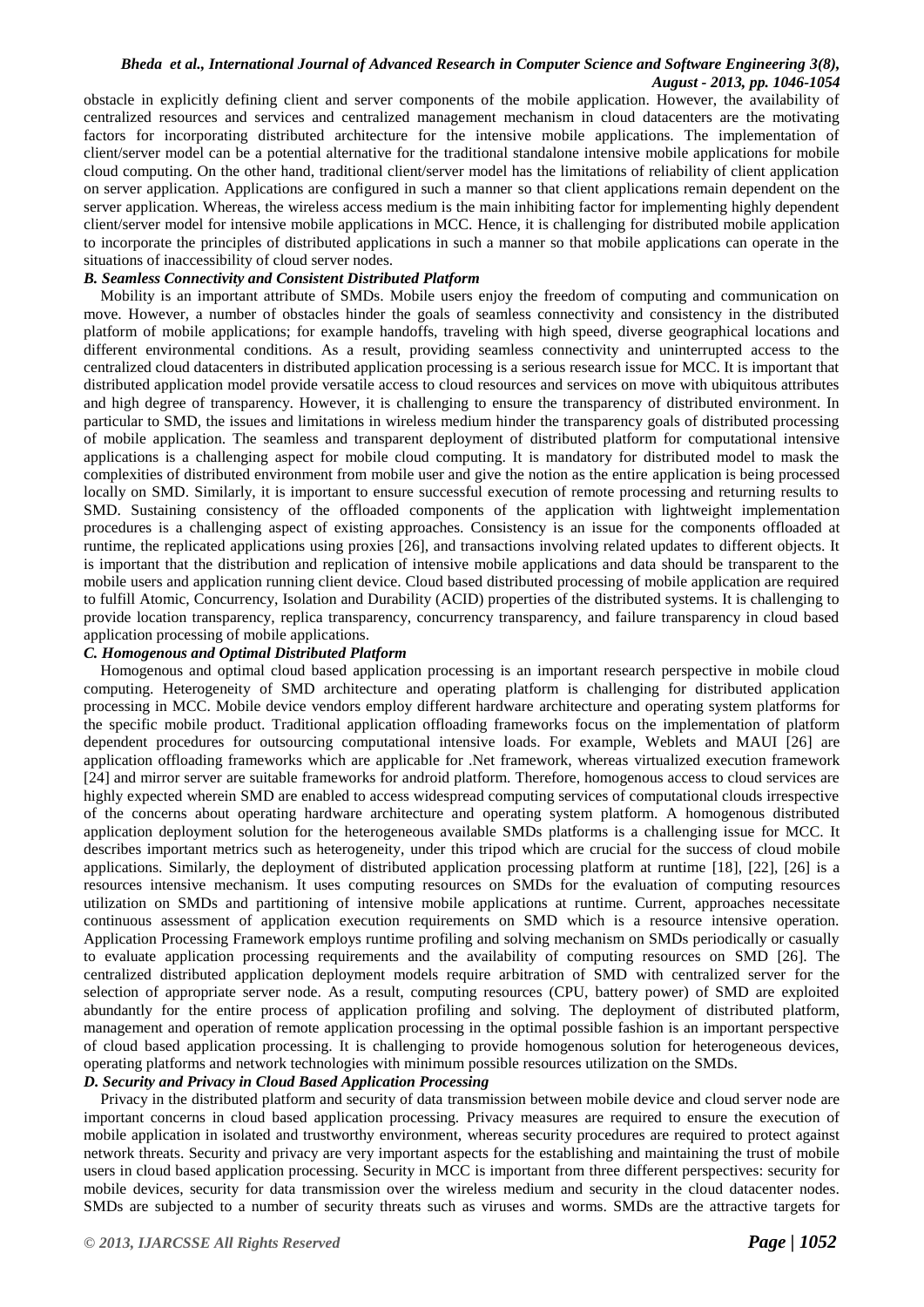attacker. According to a report [27] the number of new susceptibilities in mobile operating systems increased 42 percent from 2009 to 2010. The number and sophistication of attacks on mobile phones is increasing speedily as compared to the countermeasures. Data transmission over the wireless networks is highly vulnerable to network security threats. For example, using radio frequencies, the risk of interruption is higher than with wired networks therefore attacker can easily compromise confidentiality. Similarly, in cloud datacenters the security threats are associated with the transmission between physical elements on the network, and traffic between the virtual elements in the network, such as between virtual machines within a single physical server. Therefore, in order to leverage the application processing services of computational clouds, a highly secure environment is expected at all the three entities of MCC model. In current approaches, transmission of the running states of mobile application which is encapsulated in VM [6], [7], [24] or binary transfer of the application code at runtime [25] is continuously subjected to security threats at mobile device, wireless medium and cloud datacenters. Therefore, secure transmission of the entire components of the application is a challenging issue for MCC. It is imperative to implement reliable security measures for the data transmission, and synchronization between SMD and cloud datacenters in distributed processing platform. Similarly, access control, fidelity and privacy of distributed application components in the remote cloud datacenters is an important consideration for the distributed application processing in MCC. Cloud datacenters provide augmentation services which are unapproachable to mobile users. Therefore, it is highly demanding to ensure the privacy of data and computing operations in remote server nodes. A trustworthy distributed application model is highly expected to cope with such important issues and ensure the trustworthiness of remote computing environment. A reliable distributed environment is expected to provide authentic access to authorized mobile user for legitimate operations on cloud server nodes. Considering the aforementioned research issues and challenges for distributed application deployment in MCC, lightweight and optimal distributed application deployment solution is extremely important. Such a solution should incorporate optimal procedures for the development, deployment and management of runtime distributed platform for MCC.

### V. **CONCLUSIONS AND FUTURE WORK**

The paper gives ideasabout cloud computing, mobile cloud computing and explains the different techniques to augment smart mobile devices resources based on availability of resources in cloud. It analyzes current approaches by using taxonomy and highlights the similarities and deviations in such frameworks on the basis of significant parameters. It discusses issues in current approaches and highlights challenges to optimal and lightweight distributed application frameworks for MCC. Current approaches accomplish process offloading in diverse modes. Several approaches exploit entire application migration; others focus on part(s) of the application to be offloaded. A number of approaches employ static partitioning, others exercise dynamic partitioning. Variant migration patterns are used; downloading application by providing URL to remote host, VM cloning, Mobile agent such as USMC, application binary transfer and use of proxies. Diverse objective functions are considered; saving processing power, efficient bandwidth utilization, saving energy consumption, user preferences, and execution cost. Objective of all approaches is to augment the application processing potentials of resources constrained SMDs. We conclude that current approaches for MCC are the analogous extensions of traditional cyber foraging frameworks for pervasive computing or local distributed platforms. Hence, existing approaches are deficient in the deployment of distributed system standard architectures. As a result, additional complications arise in the development, deployment and management of distributed platform. Current frameworks focus on the establishment of runtime distributed platform which results in the resources intensive management overheads on SMDs for the entire duration of distributed platform. SMDs exploit computing resources in arbitration with cloud servers for the selection of appropriate remote node, dynamic assessment of SMDs resources consumption and application execution requirements at runtime, dynamic application profiling, synthesizing and solving for application outsourcing, application migration and reintegration and rigorous synchronization with cloud servers for the entire duration of distributed platform. As a result, additional computing resources of the SMDs are exploited for the runtime orchestration of distributed platform. Therefore, current distributed application deployment algorithms employ heavyweight procedures for distributed application deployment and management.

The mobile nature, compact design, limited computing potential and wireless medium attributes of SMDs necessitate for optimal, lightweight and rich local services procedures for distributed application deployment in MCC. The incorporation of standardized design and development principles of distributed systems seem to be an optimal solution for coping with the challenges of lightweight distributed application deployment for MCC. The incorporation of distributed client/server architecture of distributed applications with the elastic features of the traditional offloading frameworks appears to be an appropriate optimal solution for addressing the issues of existing approaches for MCC. The development of such lightweight model will result in reducing developmental efforts and enhancement in overall performance of application deployment, management and processing in mobile cloud computing.

#### **REFERENCES**

- [1] R. Balan, D. Gergle, M. Satyanarayanan, and J. Herbsleb, "Simplifying cyber foraging for mobile devices," in *Proc. 5th international conference on Mobile systems, applications and services*. ACM, 2007, pp. 272– 285.
- [2] J. Flinn, S. Park, and M. Satyanarayanan, "Balancing performance, energy, and quality in pervasive computing," in *Distributed Computing Systems, Proceedings. 22nd International Conference on*. IEEE, 2002, pp. 217–226.
- [3] Y. Su and J. Flinn, "Slingshot: Deploying stateful services in wireless hotspots," in *Proc. 3rd international conference on Mobile systems, applications, and services*. ACM, 2005, pp. 79–92.